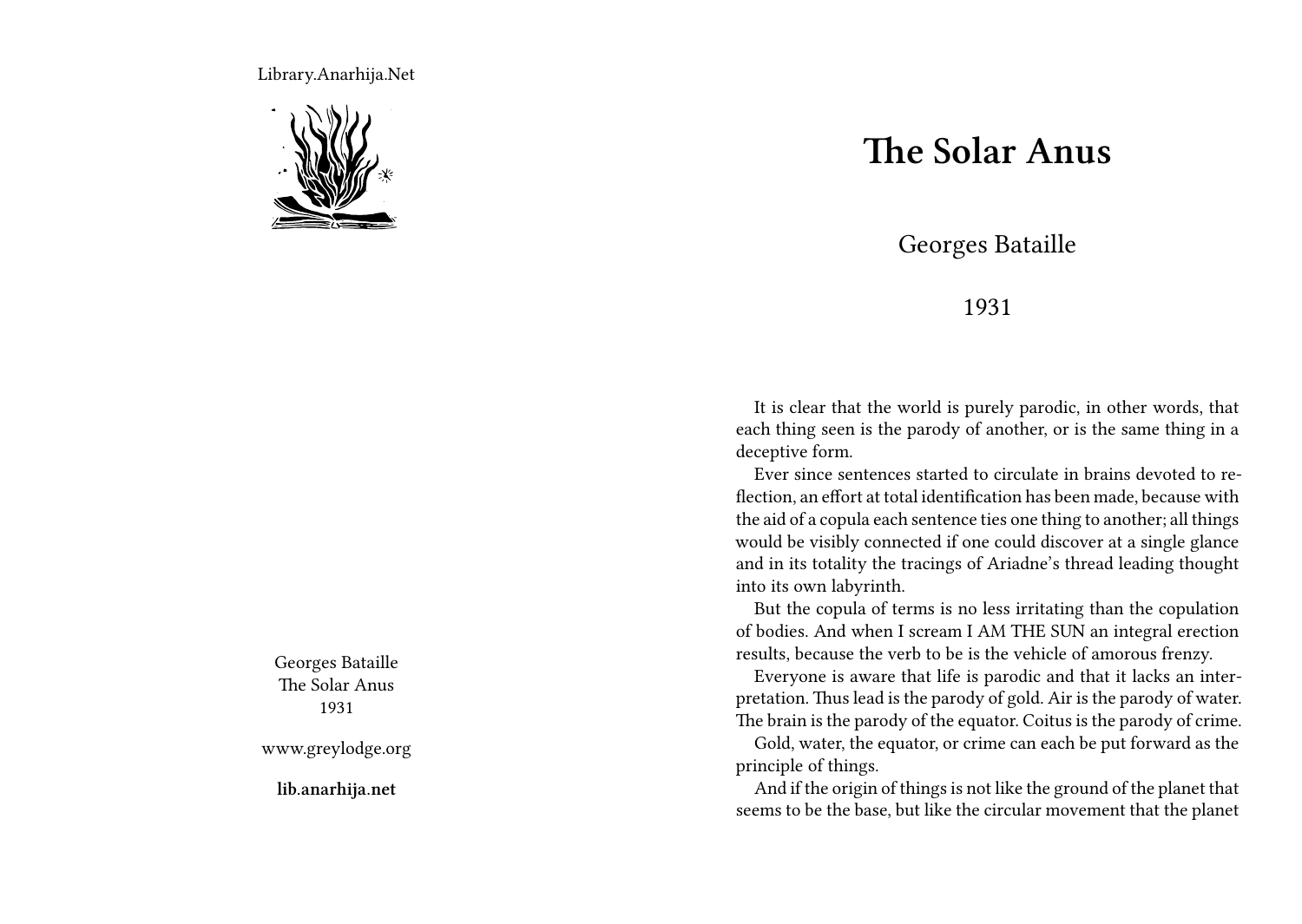describes around a mobile center, then a car, a clock, or a sewing machine could equally be accepted as the generative principle.

The two primary motions are rotation and sexual movement, whose combination is expressed by the locomotive's wheels and pistons.

These two motions are reciprocally transformed, the one into the other.

Thus one notes that the earth, by turning, makes animals and men have coitus, and (because the result is as much the cause as that which provokes it) that animals and men make the earth turn by having coitus.

It is the mechanical combination or transformation of these movements that the alchemists sought as the philosopher's stone.

It is through the use of this magically valued combination that one can determine the present position of men in the midst of the elements.

An abandoned shoe, a rotten tooth, a snub nose, the cook spitting in the soup of his masters are to love what a battle flag is to nationality.

An umbrella, a sexagenarian, a seminarian, the smell of rotten eggs, the hollow eyes of judges are the roots that nourish love.

A dog devouring the stomach of a goose, a drunken vomiting woman, a slobbering accountant, a jar of mustard represent the confusion that serves as the vehicle of love.

A man who finds himself among others is irritated because he does not know why he is not one of the others.

In bed next to a girl he loves, he forgets that he does not know why he is himself instead of the body he touches.

Without knowing it, he suffers from the mental darkness that keeps him from screaming that he himself is the girl who forgets his presence while shuddering in his arms.

Love or infantile rage, or a provincial dowager's vanity, or clerical pornography, or the diamond of a soprano bewilder individuals forgotten in dusty apartments.

2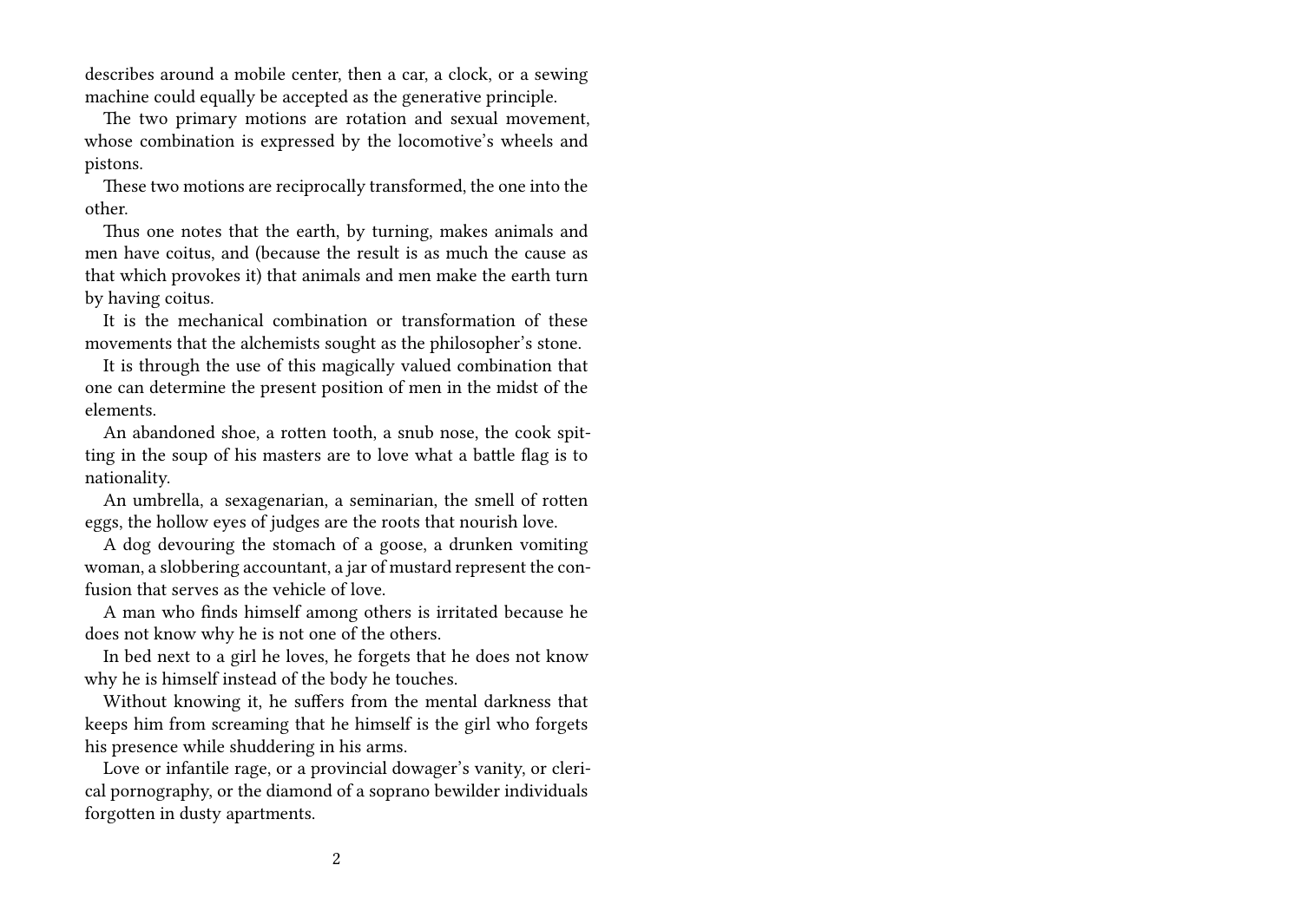In opposition to celestial fertility there are terrestrial disasters, the image of terrestrial love without condition, erection without escape and without rule, scandal, and terror.

Love then screams in my own throat; I am the Jesuve, the filthy parody of the torrid and blinding sun.

I want to have my throat slashed while violating the girl to whom I will have been able to say: you are the night.

The Sun exclusively loves the Night and directs its luminous violence, its ignoble shaft, toward the earth, but finds itself incapable of reaching the gaze or the night, even though the nocturnal terrestrial expanses head continuously toward the indecency of the solar ray.

The *solar annulus* is the intact anus of her body at eighteen years to which nothing sufficiently blinding can be compared except the sun, even though the anus is night.

They can very well try to find each other; they will never find anything but parodic images, and they will fall asleep as empty as mirrors.

The absent and inert girl hanging dreamless from my arms is no more foreign to me than the door or window through which I can look or pass.

I rediscover indifference (allowing her to leave me) when I fall asleep, through an inability to love what happens.

It is impossible for her to know whom she will discover when I hold her, because she obstinately attains a complete forgetting.

The planetary systems that turn in space like rapid disks, and whose centers also move, describing an infinitely larger circle, only move away continuously from their own position in order to return it, completing their rotation.

Movement is a figure of love, incapable of stopping at a particular being, and rapidly passing from one to another.

But the forgetting that determines it in this way is only a subterfuge of memory.

A man gets up as brusquely as a specter in a coffin and falls in the same way.

He gets up a few hours later and then he falls again, and the same thing happens every day; this great coitus with the celestial atmosphere is regulated by the terrestrial rotation around the sun.

Thus even though terrestrial life moves to the rhythm of this rotation, the image of this movement is not turning earth, but the male shaft penetrating the female and almost entirely emerging, in order to reenter.

Love and life appear to be separate only because everything on earth is broken apart by vibrations of various amplitudes and durations.

However, there are no vibrations that are not conjugated with a continuous circular movement; in the same way, a locomotive rolling on the surface of the earth is the image of continuous metamorphosis.